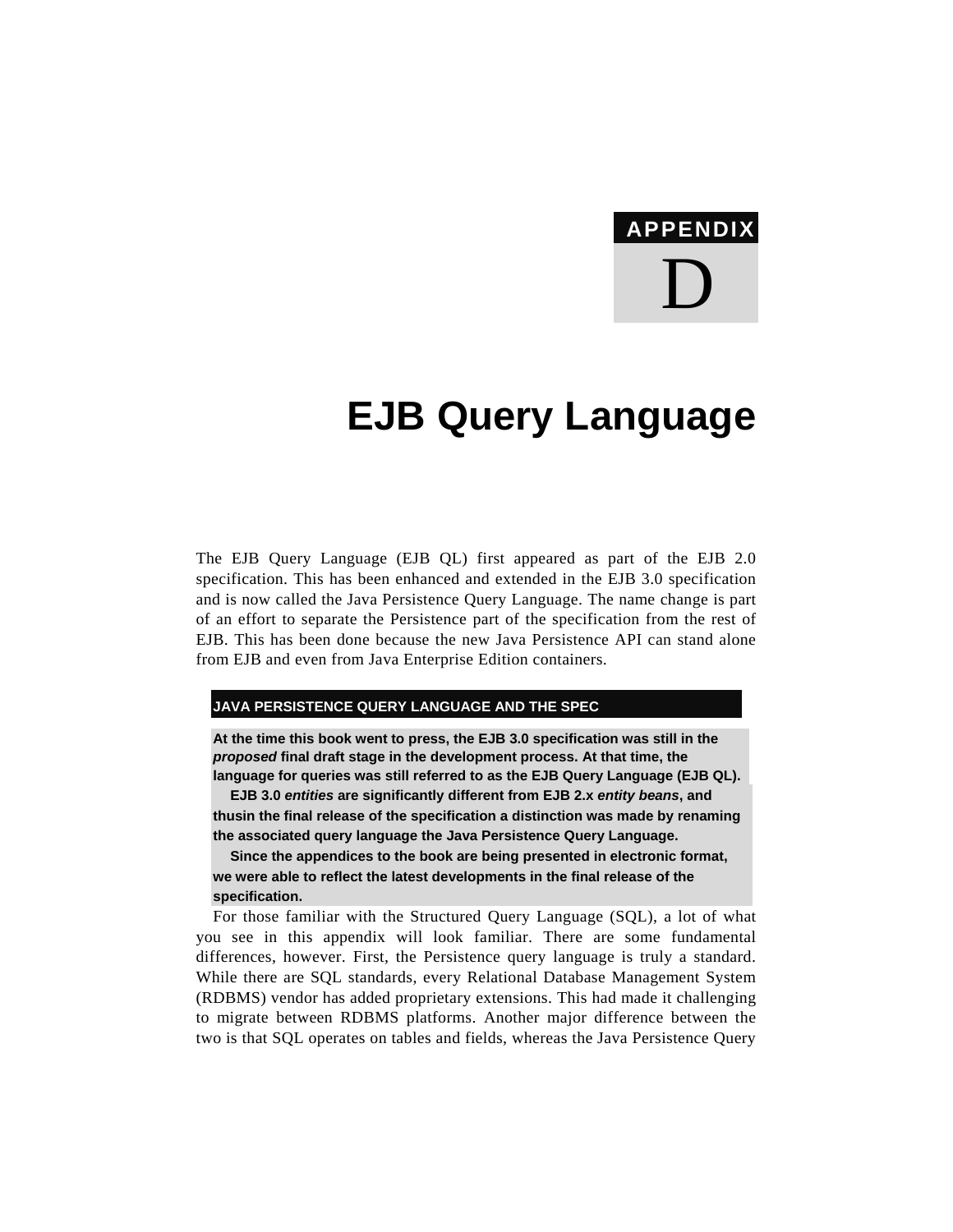Language operates directly on objects and their properties. Visually, this difference is subtle, but in practice, it completes the picture for EJB's new persistence layer; namely the emphasis on working with objects and not directly with the database.

This appendix draws on the models and code examples from Chapter 9 in order to explore the query language. At its most basic level, selects (queries), updates, and deletes are covered. You will take a close look into the very complex interactions that can be performed with these basic functions.

Although the specification does not indicate a convenient mnemonic (like EJB-QL), this appendix refers to the Java Persistence query language as the JPQL.

## Query Types and Naming

Before jumping into examples and the language constructs, here are a few formal definitions.

Every expression in a JPQL query as a type. The type is derived from:

- \* The *abstract schema types* of variable declarations
- \* The types that persistent fields evaluate to
- \* The types that relationships evaluate to
- \* The structure of the expression
- \* The types of literals

The abstract schema type is derived from a combination of the entity class definition and the associated annotations. This includes every exposed *persistentfield*, referred to as a state-field and every persistent relationship field referred to as an *association-field*.

A JPQL query can involve all of the abstract schema types of all the entities belonging to the same persistence unit. This is referred to as the query's *domain*.

The association-fields defined in an entity will limit the domain of a query. This is because other entities can only be reached through these association fields. This is referred to as the *navigability* of an entity.

Entities are referenced in queries by their entity names as specified by the @Entity annotation (or by the entity class name, which is the default behavior if the name attribute is not used in the annotation). Here is a simple sample JPQL query from Chapter 9:

```
SELECT r FROM RoadVehicleSingle r
```
Source 9.6 shows an entity class, RoadVehicle, with the entity name RoadVehicleSingle. The abstract schema type is RoadVehicleSingle because of the entity name.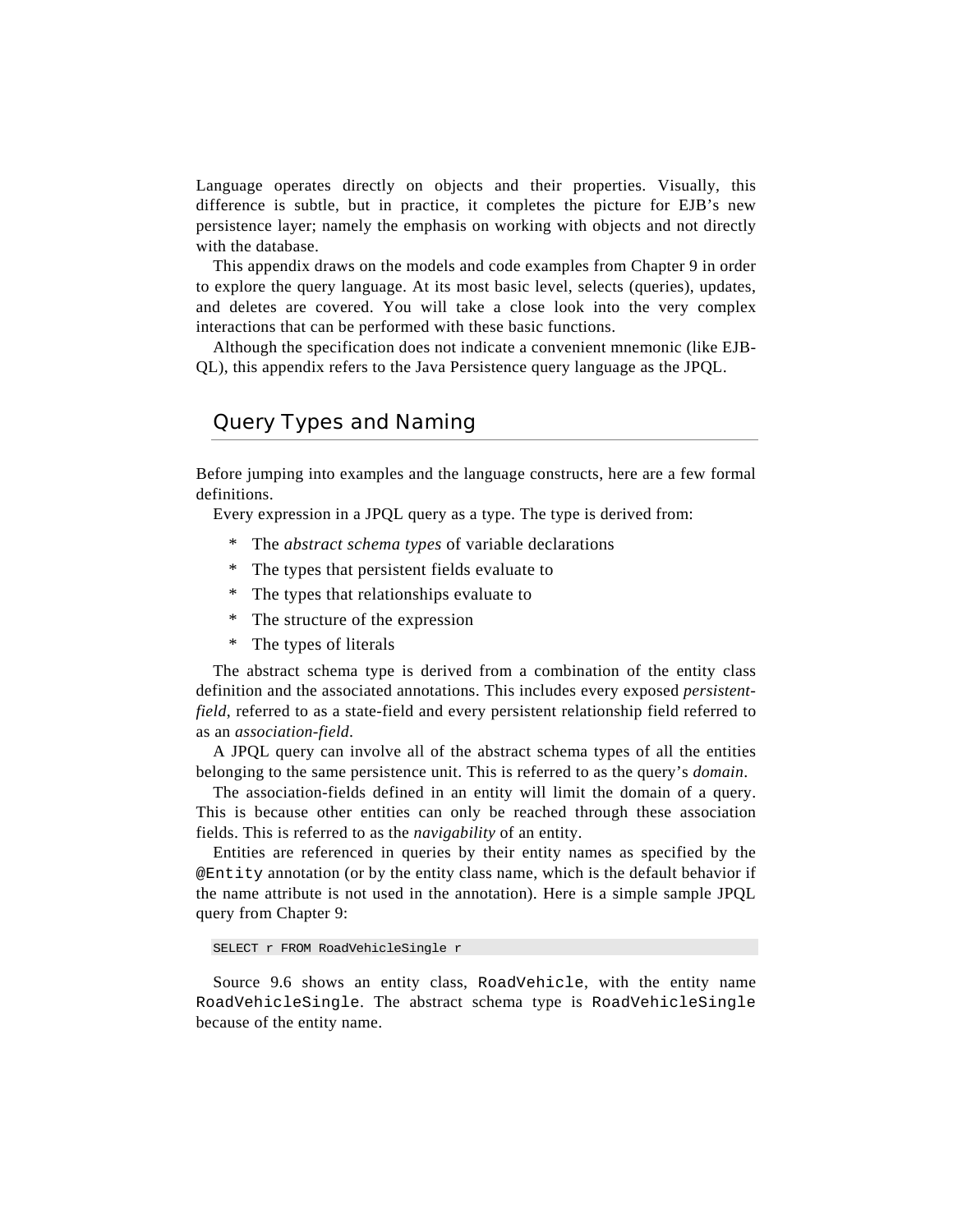The required minimum clauses are present in the above example. Namely, the SELECT and FROM keywords (case is not important), the entity name, and an alias (r in this case). In the next section, we will look into select statements in more detail.

## Query Structure

In this section, we will look at the various clauses, required and optional, that can appear in queries. We will also look at bulk update and delete operations.

## **Select Statements**

The SELECT statement is made up of a number of clauses. As mentioned in the previous section, the SELECT and FROM clauses are required. Other clauses include: WHERE, GROUP BY, HAVING, and ORDER BY. As you will see further on, the WHERE clause is also used in updates and deletes. Let's take a look at each of these clauses in turn.

- \* The SELECT clause determines the types that will be selected.
- \* The FROM clause specifies the entities for which the other clauses will apply.
- \* The WHERE clause is used to restrict the results returned from the query. This clause is optional.
- \* The GROUP BY clause is used to results to be groups together. This clause is optional.
- \* The HAVING clause is used in conjunction with the GROUP BY clause to filter grouped results. This clause is optional.
- \* The ORDER BY clause is used to order the results. This clause is optional.

Let's take a deeper look at the FROM clause, since it is so critical to determining the domain of a query.

#### *FROM in Depth*

Identification variables are used in the FROM clause as placeholders for entities to be included in the query domain. These identification variables have no limitations on length but must conform to the Java rules for identifiers.

All identification variables are declared on the FROM clause and cannot be declared in any of the other clauses. An identification variable cannot be a reserved word or the name of any entity in the persistence unit and are case insensitive.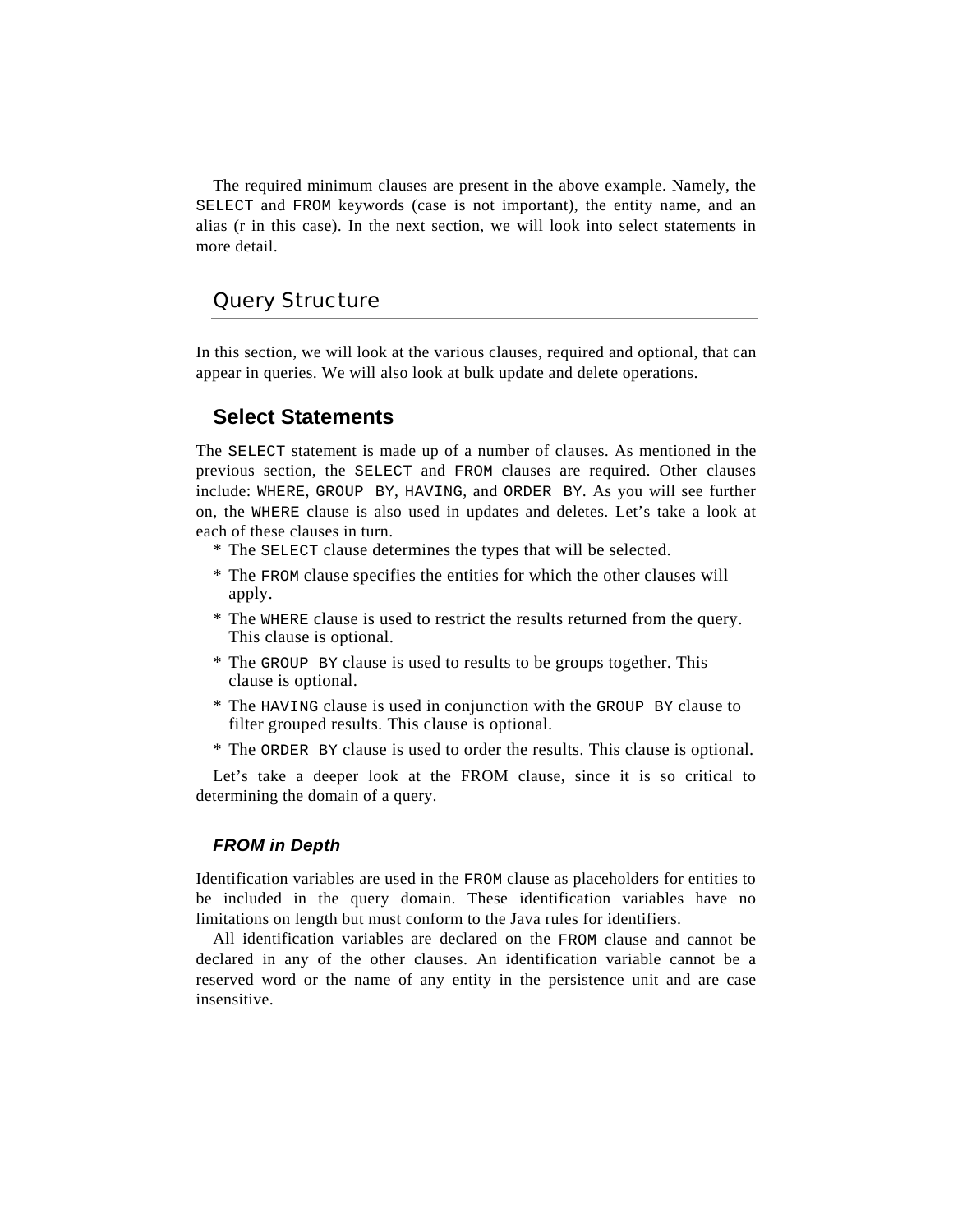The elements in the FROM clause will each have a value based on the type of the expression used to identify the identification variable. In Chapter 9, you saw the following query:

SELECT c FROM CompanyOMUni c JOIN c.employees e

The keyword INNER before the word JOIN is optional. The identification variable e in the example above can have a value of any Employee that is directly reachable (navigable) from CompanyOMUni (because of the JOIN, which we will discuss below). The employees field is a collection of instances of the abstract schema type Employee, and the variable e will refer to a particular element of this collection.

Identification variables are processed from left to right. It is important to note that an identification variable can make use of results from previous variable declarations.

An identification variable can be followed by the navigation operator (.), followed by a field of the entity. This is called a path expression. In the above example, c.employees is a path expression.

One of the fundamental features of the JPQL is the ability to perform *joins*. We have seen some examples of this, but in the next subsection we will look at joins more explicitly.

#### *Joins*

In the JPQL, we have three join types at our disposal: *inner*, *outer*, and *fetch*. An inner join, often referred to as the relationship join, is most commonly used to retrieve results associated by foreign key relationships.

With an inner join, if the entity being joined to does not have a value, the result will not be included in the result set of entities. Recall Figure 9.4. We had a Company entity related to the Employee entity in a one-to-many relationship. That is, in a given company, there can be many employees. Let's suppose that in our database we have the arrangement as shown in Tables D.1 and D.2

| <b>NAME</b>                                 |
|---------------------------------------------|
| M <sup>*</sup> Power Internet Service, Inc. |
| <b>Sun Microsystems</b>                     |
| Bob's Bait and Tackle                       |

| <b>NAME</b>     | <b>COMPANY ID</b> |
|-----------------|-------------------|
| Micah Silverman |                   |
| Tes Silverman   |                   |
| Rima Patel      |                   |

**Table D.1** Company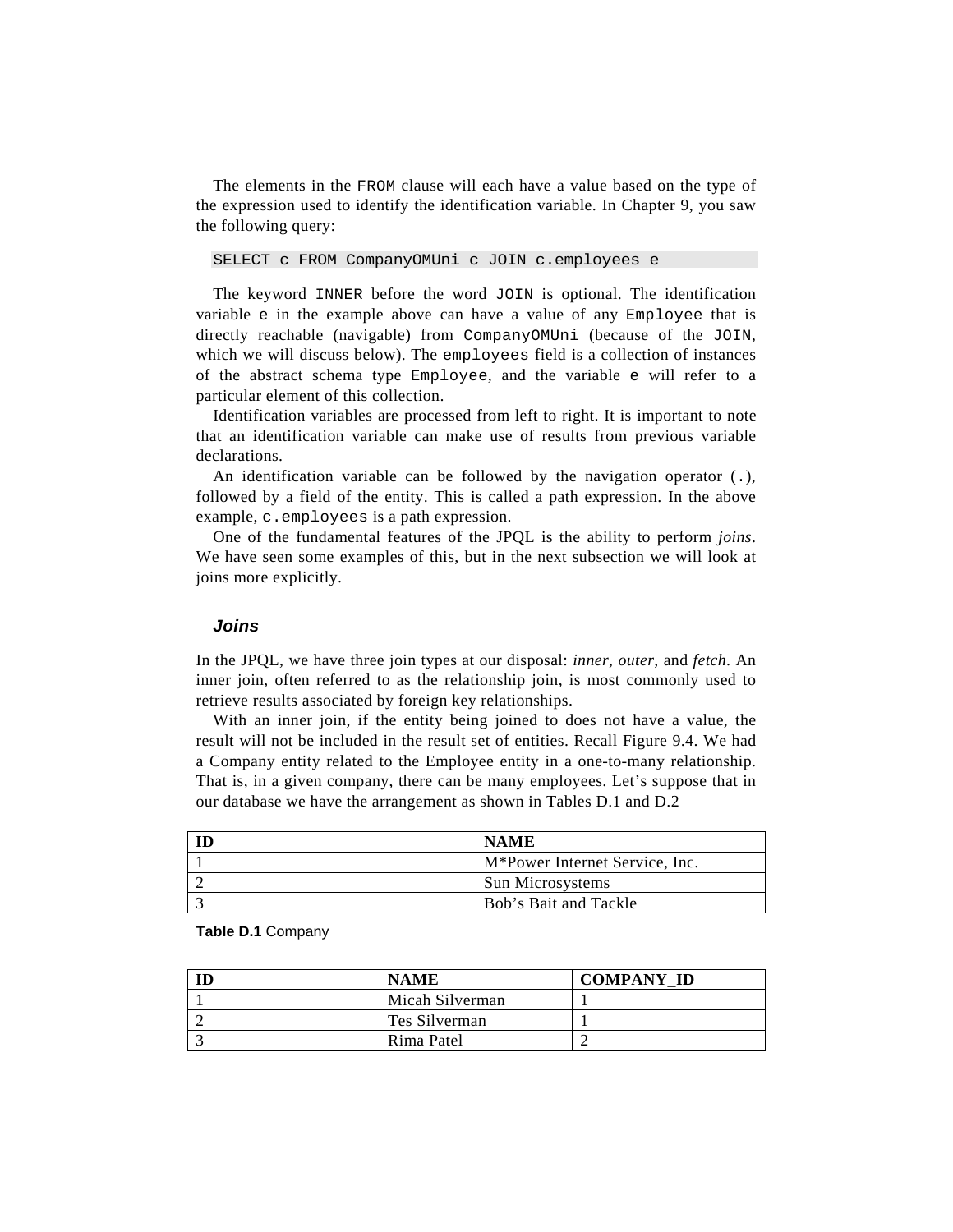#### **Table D.2** Employee

The following query would return the three Company entities.

SELECT DISTINCT c FROM CompanyOMBid c

However, the following query will only return two Company entities.

SELECT DISTINCT c FROM CompanyOMBid c JOIN c.employees

The inner join causes only companies for which employees exist to be returned. Since Bob's Bait and Tackle does not have any employees associated with it, it is not included in the collection of results.

Left outer joins behave in just the opposite way from inner joins. That is, they allow entities to be retrieved when the matching join condition is absent. If we change the above SQL to the following, all three companies are retrieved once again:

```
SELECT DISTINCT c FROM CompanyOMBid c LEFT JOIN c.employees
```
The keyword OUTER, which would appear in between the words LEFT and JOIN, is optional.

A FETCH join allows for the fetching of associated entities as a side effect of a query. Since we are talking only about a side effect, associated entities cannot be referenced as an identification variable. Also, the association on the right side of the FETCH join must belong to an entity that is returned from the query. In the following query, the collection of employees associated with a company will be fetched as a side effect.

```
SELECT DISTINCT c FROM CompanyOMBid c JOIN FETCH c.employees
```
Performing a fetch join supersedes FetchType.LAZY attributes declared as part of a relationship annotation. That is, if lazy fetching was defined for an associated entity but a query is performed that specifies a fetch join, the associated entity will be populated as if FetchType.EAGER has been set.

The IN keyword is used to specify collection member declarations. The parameter to IN is a collection-valued path expression. The following query will result in a single Company entity being returned. Note the use of IN in the query. The identification variable e designates a single Employee in the collection of employees.

```
SELECT DISTINCT c 
FROM CompanyOMBid c, IN(c.employees) e 
WHERE e.name='Micah Silverman'
```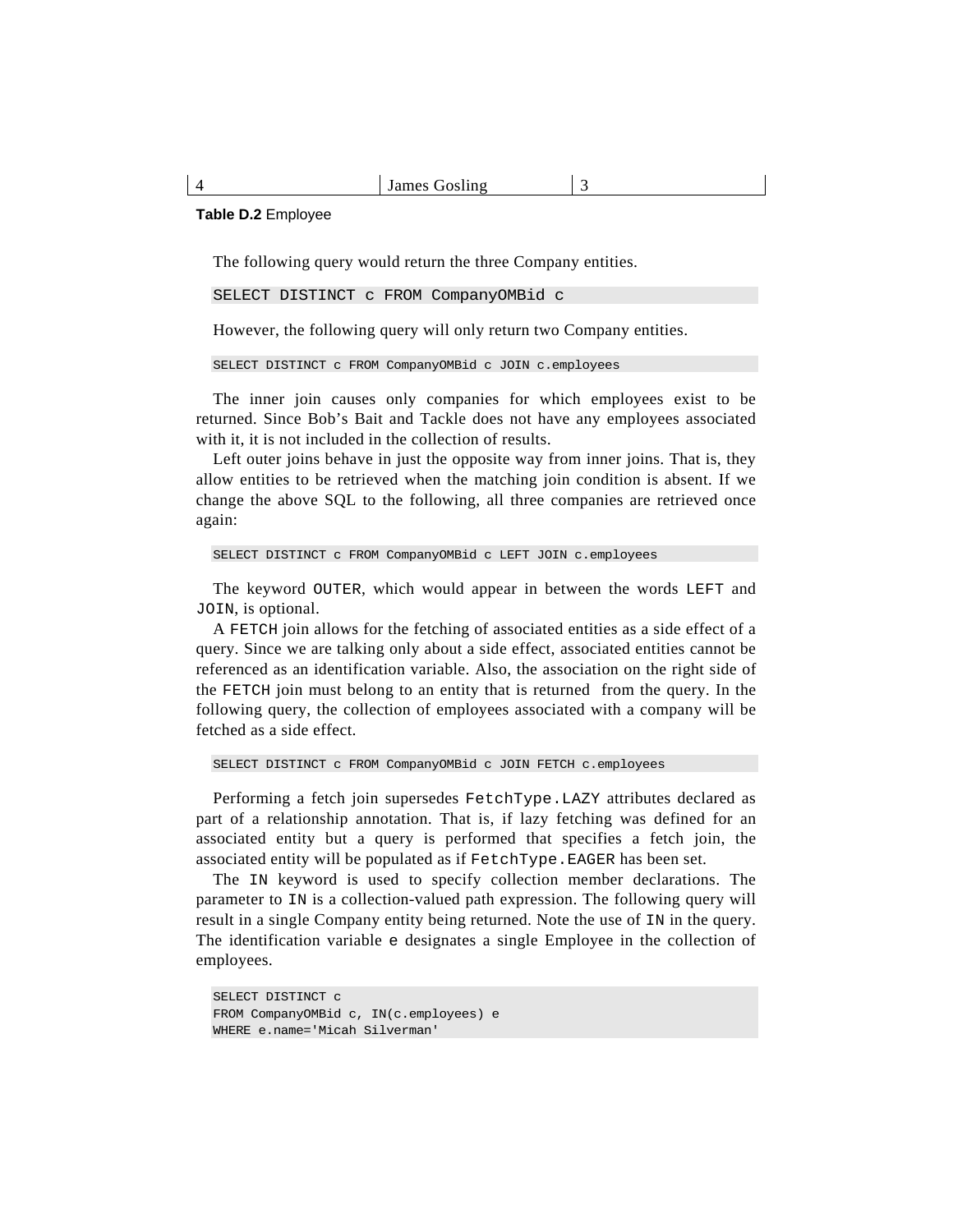We are going to wrap up this section on the FROM clause with two important notes. First, the FROM clause in a JPQL query is treated in much the same way as a SQL FROM clause. Namely, identification variables impact the results of a query even without the presence of a WHERE clause. The second note is on polymorphic behavior. The FROM clause automatically designates all subclasses of the explicitly declared entity. The entities returned from the query will include subclass instances that satisfy the query.

## **The WHERE Clause**

The WHERE clause is used to limit the result from a SELECT statement or to limit the scope of an UPDATE or DELETE statement. A conditional expression follows the WHERE keyword. Conditional expressions are also used in the HAVING clause, described below.

#### *Conditional Expressions*

In this subsection we will examine conditional expressions in depth. These language constructs are used in the WHERE or HAVING clauses.

#### Literals

String literals are enclosed in single quotation marks. A string literal that contains a single quotation mark must be identified by two single quotation marks. Here is an example of the string literal, don't:

'don''t'

It should be noted that string literals cannot be escaped in the same way as special characters in Java String literals.

Numeric and floating point literals conform to the same syntax as Java integer and floating point literals, respectively.

Enum literals conform to the Java syntax for enum literals. The enum class must be specified as part of the expression.

Boolean literals are TRUE and FALSE.

#### Identification Variables

Any identification variable appearing in the WHERE clause must have been defined in the FROM clause. Remember, identification variables represent a member of a collection and do not ever designate the collection in it is entirety.

#### Input Parameters

Input parameters can be referenced by position or can be named parameters. These should not be mixed in the same query. Note that input parameters can only appear in the WHERE or HAVING clause of a query.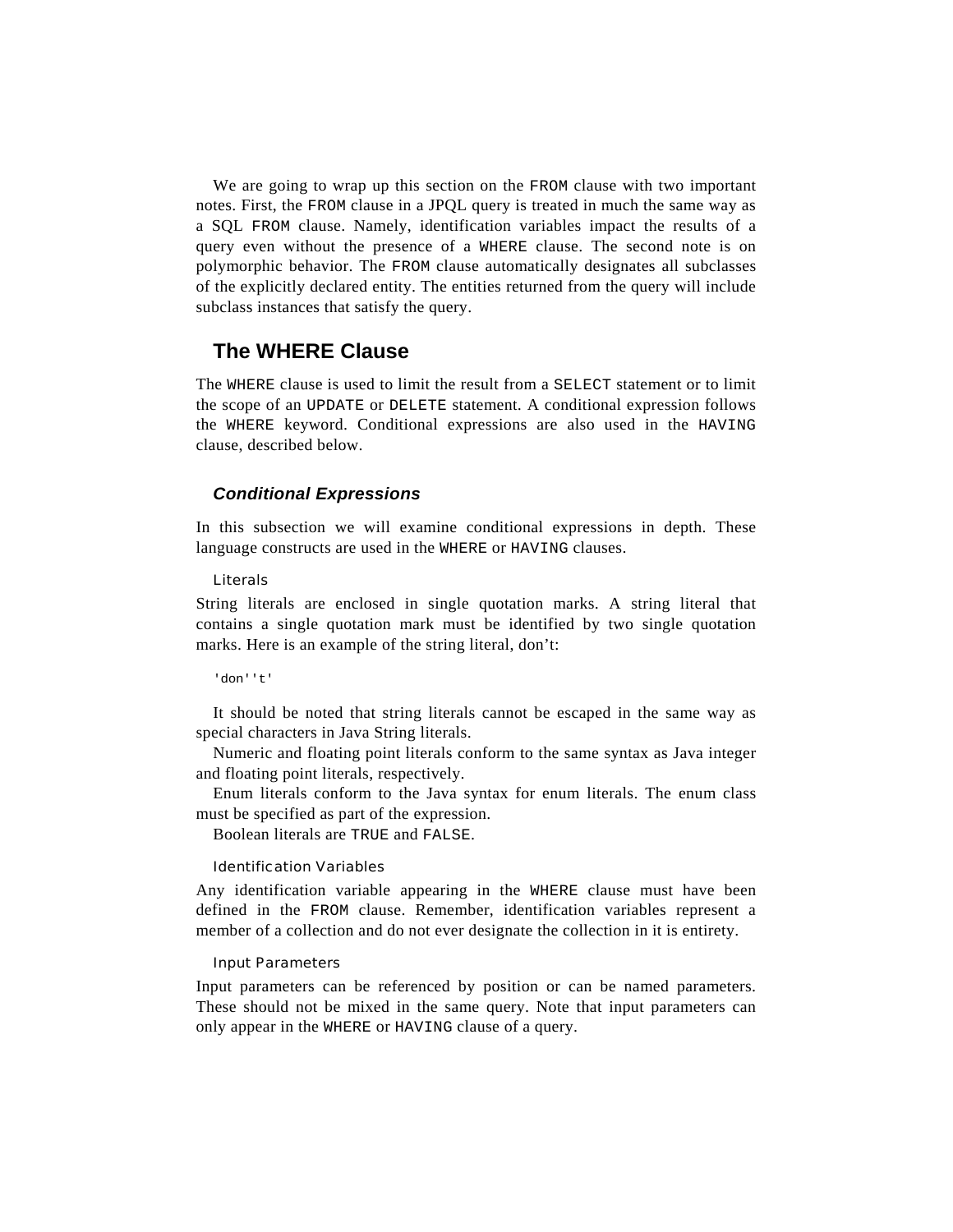Positional parameters are indicated by a question mark (?) followed by a number indicating the position of the input parameter. Input parameters start at the number 1. The same parameter can be used more than once in a query string. Also, the order of the parameters in the query string does not have to be sequential. Here's an example:

```
Query q = 
   em.createQuery("SELECT c FROM CompanyOMBid c WHERE c.name = ?1"). 
     setParameter(1,"M*Power Internet Services, Inc.");
```
Named parameters are indicated by a colon (:) followed by a name. Named parameters are case sensitive. Here is an example:

```
Query q = 
   em.createQuery("SELECT c FROM CompanyOMBid c WHERE c.name = :cname"). 
    setParameter("cname","M*Power Internet Services, Inc.");
```
#### Composition

Conditional expressions are composed of the following:

- \* Other conditional expressions
- \* Comparison operations
- \* Logical operations
- \* Boolean values resulting from path expressions
- \* Boolean literals
- \* Boolean input parameters

Arithmetic operations can be used in comparison operations. Arithmetic operations are composed of the following

- \* Other arithmetic operations
- \* Numeric values resulting from path expressions
- \* Numeric literals
- \* Numeric input parameters

Parentheses () can be used in the standard way for expression evaluation.

The following is a representation of conditional expressions in Backus Naur Form (BNF):

**All BNF syntax is taken from the final release of the JSR 220: Enterprise JavaBeans, version 3.0, Java Persistence API.** 

```
conditional_expression ::= conditional_term | conditional_expression OR
conditional_term 
conditional_term ::= conditional_factor | conditional_term AND
conditional_factor 
conditional_factor ::= [ NOT ] conditional_primary
```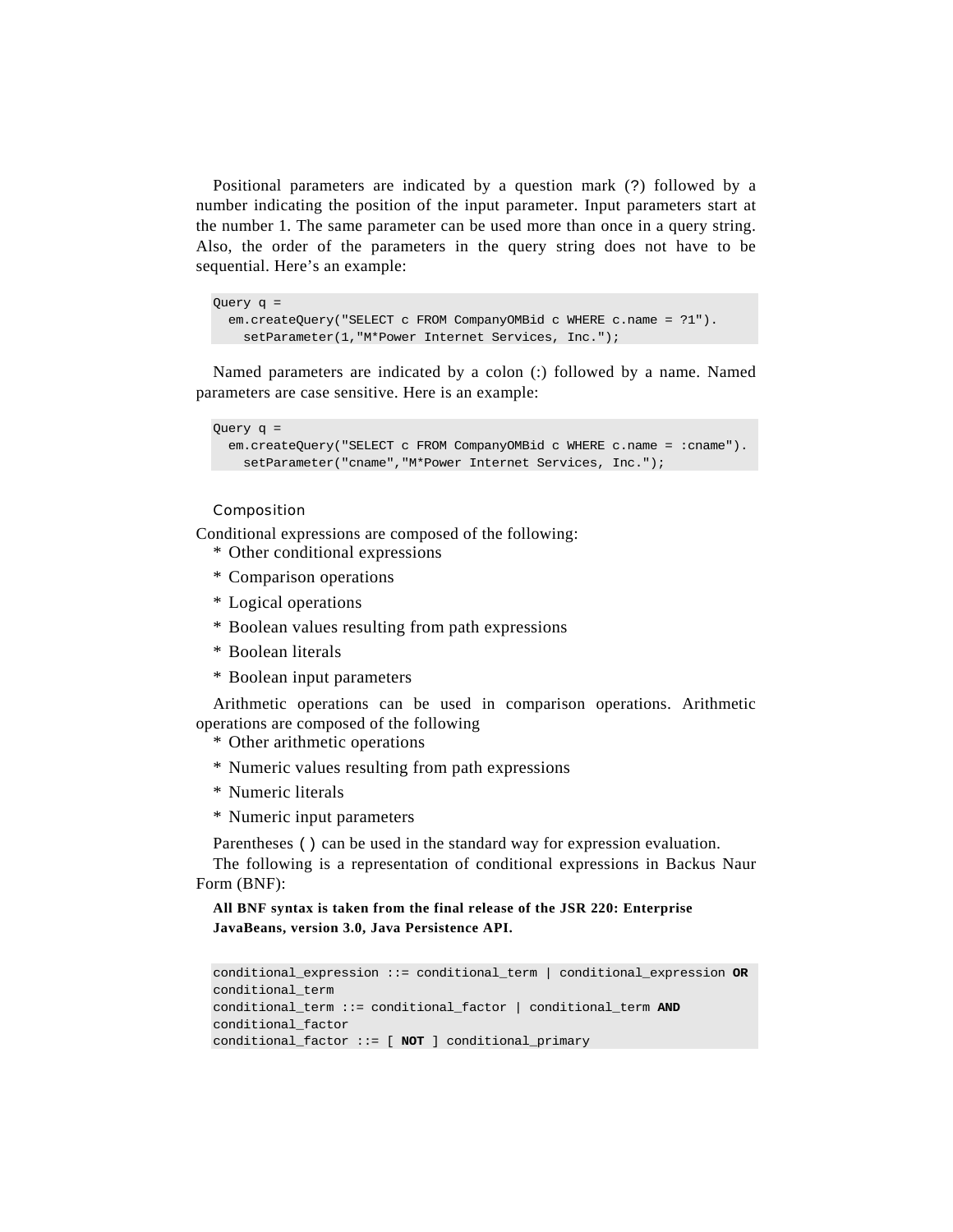```
conditional_primary ::= simple_cond_expression | 
(conditional_expression) 
simple_cond_expression ::= 
      comparison_expression | 
      between_expression | 
      like_expression | 
      in_expression | 
      null_comparison_expression | 
      empty_collection_comparison_expression | 
      collection_member_expression | 
      exists_expression
```
We will look at each of the types expressions below. First, a note on operator precedence.

Here are the operators in decreasing order of precedence:

\* Navigation (.)

\* Arithmetic:

- $*$  +,- unary
- \* \*,/
- \* +,- add, subtract
- \* Comparison: =, >, >=, <, <=, <> (not equal),  $[NOT]$  BETWEEN,  $[NOT]$ LIKE, [NOT] IN, IS [NOT] NULL, IS [NOT] EMPTY, [NOT] MEMBER OF,
- \* Logical:
	- \* NOT
	- \* AND
	- \* OR

#### Between Expressions

Here is the BNF syntax for between expressions:

```
arithmetic_expression 
     [NOT] BETWEEN 
arithmetic_expression 
     AND 
arithmetic_expression | 
string_expression 
     [NOT] BETWEEN 
string_expression 
     AND 
string_expression | 
datetime_expression 
     [NOT] BETWEEN 
datetime_expression 
    AND 
datetime_expression
```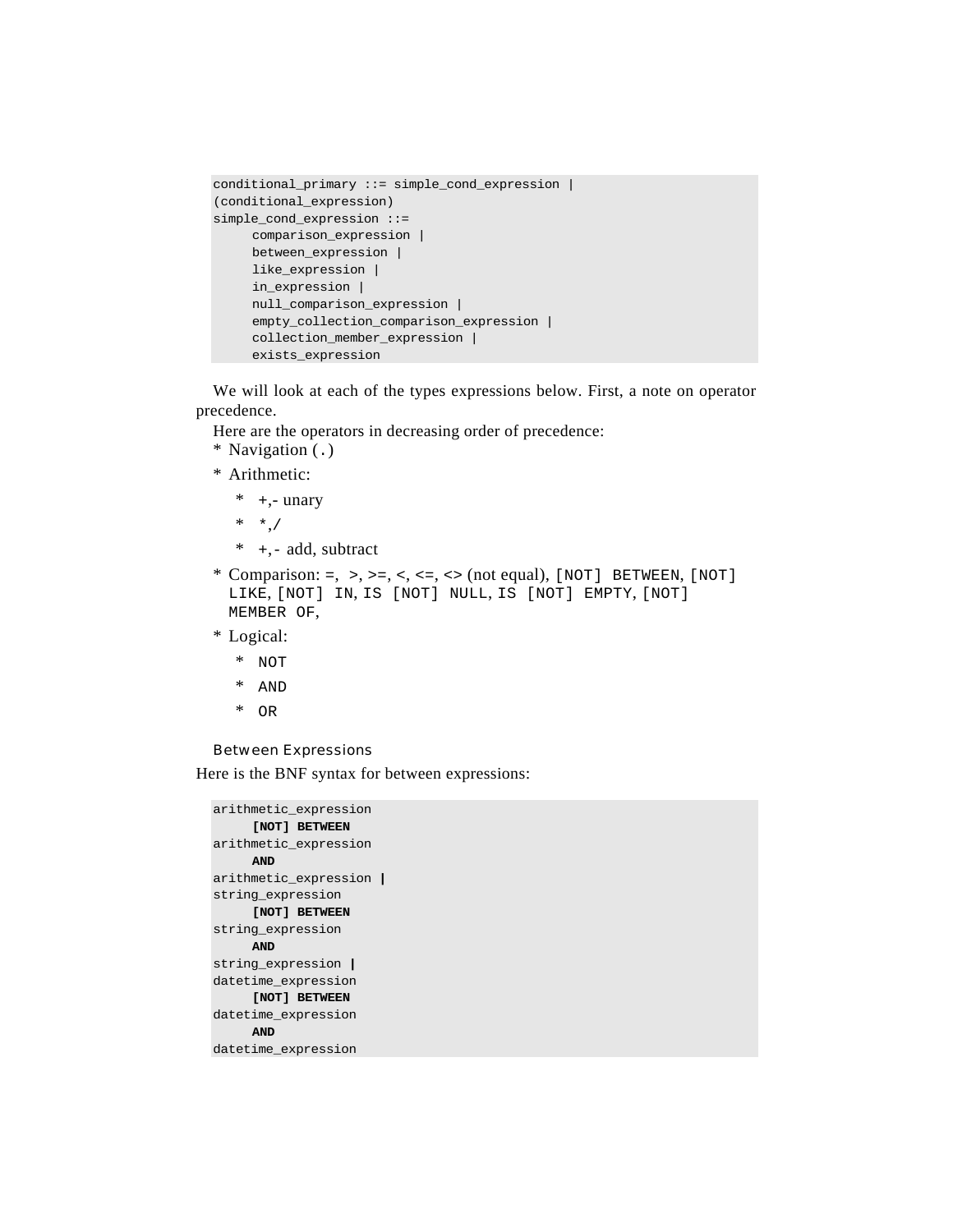Note that:

n BETWEEN m AND o

is equivalent to:

 $m \leq n$  AND  $n \leq o$ 

Here is an example of BETWEEN logic drawing on the examples based on Figure 9.1 in Chapter 9:

SELECT r FROM RoadVehicleSingle r WHERE r.numPassengers between 4 AND 5

#### IN Expressions

Here is the BNF syntax for [NOT] IN expressions:

```
in expression ::=
     state_field_path_expression [NOT] IN 
       ( in_item {, in_item}* | subquery) 
in_item ::= literal | input_parameter
```
The state\_field\_path\_expression has to evaluate to an enum, numeric, or string value.

The type in\_item value must be the same type or a type that is compatible with the state\_field\_path\_expression type. Likewise, the results from a subquery must be the same type or a type that is compatible with the state\_field\_path\_expression type. Subqueries are discussed below.

Here is an example of IN logic drawing on the examples based on Figure 9.1 in Chapter 9:

SELECT r FROM RoadVehicleSingle r WHERE r.numPassengers IN(2,5)

#### LIKE Expressions

Here is the BNF syntax for [NOT] LIKE expressions:

string\_expression **[NOT] LIKE** pattern\_value [ESCAPE escape\_character]

The pattern\_value must be a string literal or input parameter with a string value. The underscore  $($ ) is a special character that stands for any single character. The percent sign  $(*)$  is a special character that stands for any sequence of characters. The optional ESCAPE escape\_character clause is used to indicate an escape character or input parameter with character value. This is used to suppress the special meaning of the underscore and percent sign in the pattern\_value.

Here is an example of LIKE logic drawing on the examples based on Figure 9.1 in Chapter 9: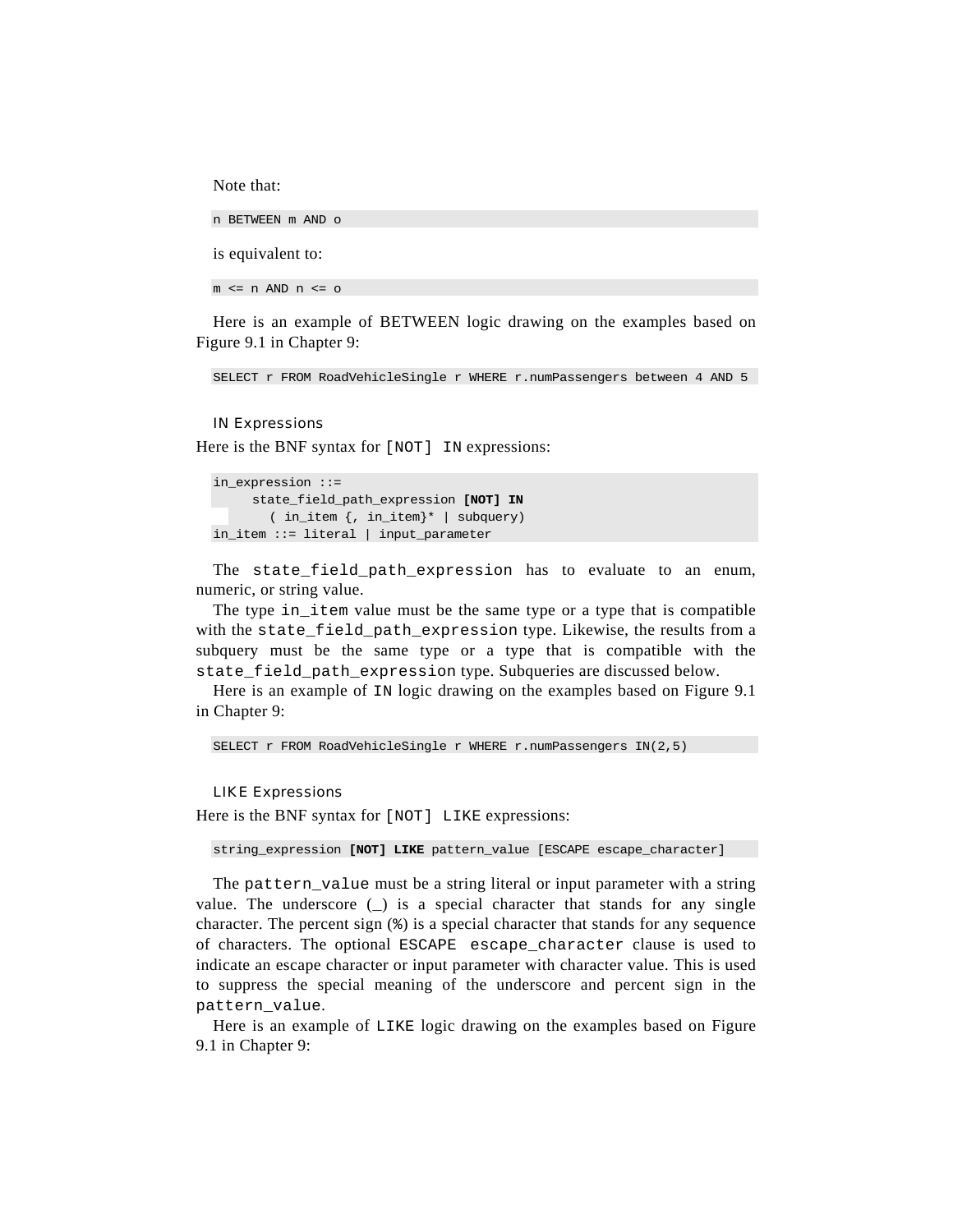SELECT r FROM RoadVehicleSingle r WHERE r.make LIKE 'M%'

#### NULL and Empty Collection Comparisons

Here is the BNF syntax for  $IS$  [NOT] NULL expressions:

{single\_valued\_path\_expression | input\_parameter } **IS [NOT] NULL** 

A NULL comparison returns a collection of values indicating whether or not those values resolve to NULL.

Here is an example of NULL logic drawing on the examples based on Figure 9.1 in Chapter 9:

```
SELECT r FROM RoadVehicleSingle r WHERE r.model IS NOT NULL
```
Here is the BNF syntax for IS [NOT] EMPTY expressions:

collection\_valued\_path\_expression **IS [NOT] EMPTY** 

The expression is a test that indicates whether or not the referenced collection is empty or not.

Here is an example of EMPTY logic drawing on the examples based on Figure 9.4 in Chapter 9:

SELECT c FROM CompanyOMBid c WHERE c.employees IS NOT EMPTY

#### Collection Member Expressions

Here is the BNF syntax for MEMBER [OF] expressions:

```
entity_expression [NOT] MEMBER [OF] collection_valued_path_expression 
entity_expression ::= 
     single_valued_association_path_expression | 
     simple_entity_expression 
simple_entity_expression ::= 
identification_variable | input_parameter
```
The expression determines whether or not the value of entity expression is a member of the collection returned from collection valued path expression.

Here is an example of MEMBER OF logic drawing on examples based on Figure 9.4 in Chapter 9:

```
"SELECT e FROM EmployeeOMBid e, CompanyOMBid c 
   WHERE e MEMBER OF c.employees"
```
#### EXISTS, ALL, or ANY Expressions

Here is the BNF syntax for EXISTS expressions: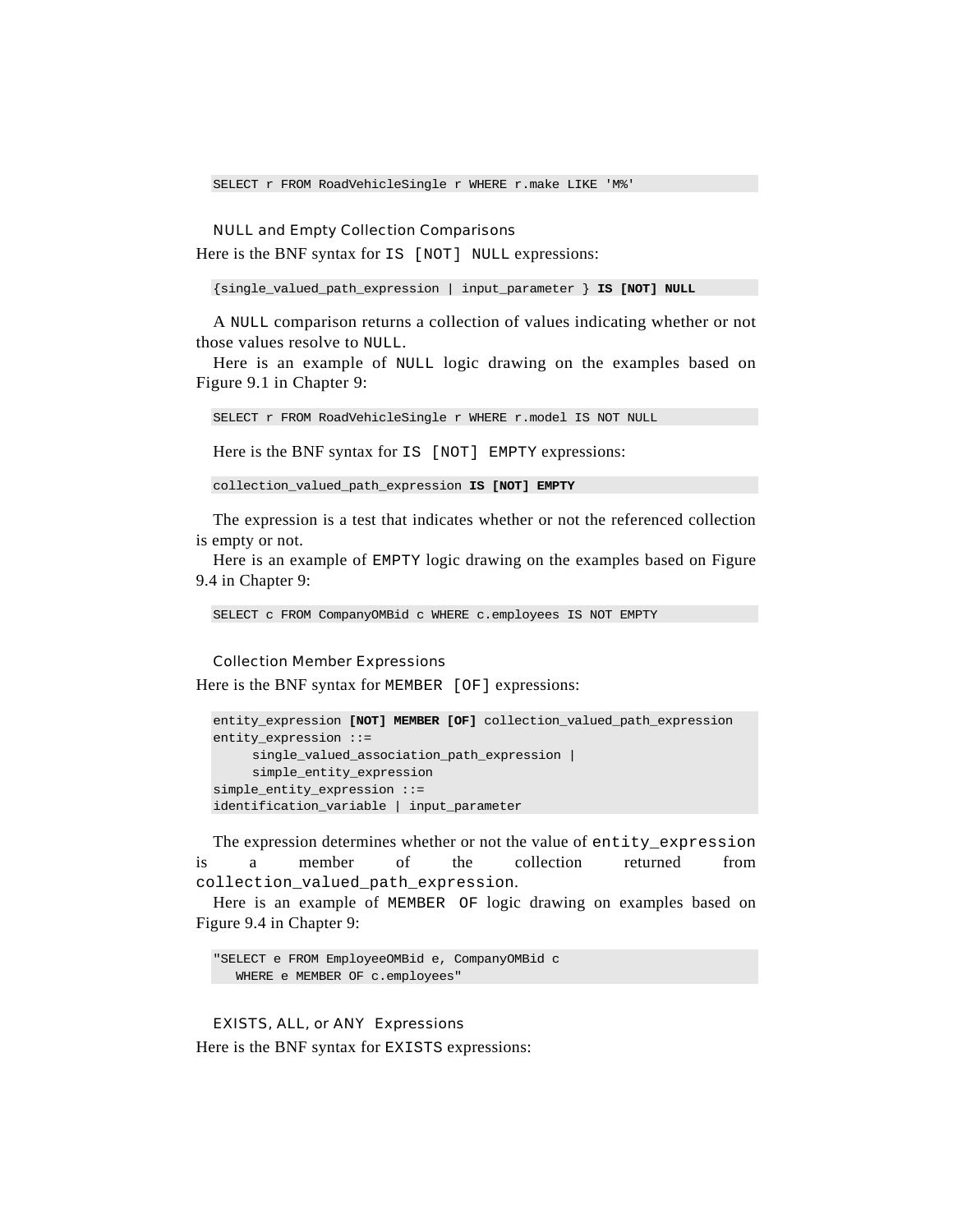exists\_expression::= **[NOT] EXISTS** (subquery)

An EXISTS expression is true only if the specified subquery returns at least one result. We will look at subqueries below.

Here is the BNF syntax for ALL or ANY expressions:

all\_or\_any\_expression ::= { **ALL | ANY | SOME**} (subquery)

Any or all comparisons involve the result of a subquery. If ALL is specified, then every single result of the subquery must be true for the comparison. If ANY or SOME is specified, then at least one of the results in the subquery must be true for the comparison. Valid comparison operators are  $=$ ,  $\lt$ ,  $\lt$  $=$ ,  $\gt$ ,  $\gt$  $=$ ,  $\lt$  $\gt$ . We will look at subqueries below.

#### **Subqueries**

Subqueries can be used in the WHERE and HAVING clauses. In the interest of completeness, we will show the BNF syntax for subqueries, but it is basically everything that we have discussed thus far within parentheses. Here is the syntax:

```
subquery ::= 
      simple_select_clause subquery_from_clause 
             [where_clause] [groupby_clause] [having_clause] 
simple_select_clause ::= SELECT [DISTINCT] simple_select_expression 
subquery_from_clause ::= 
     FROM subselect_identification_variable_declaration 
      {, subselect_identification_variable_declaration}* 
subselect_identification_variable_declaration ::= 
     identification_variable_declaration | 
      association_path_expression [AS] identification_variable | 
      collection_member_declaration 
simple_select_expression::= 
      single_valued_path_expression | 
      aggregate_expression | 
      identification_variable
```
Here is an example of a subquery based on Figure 9.4 from Chapter 9:

SELECT c FROM CompanyOMBid c WHERE (SELECT COUNT(e) FROM c.employees e) = 0

It should be noted that in a future release of the specification, subqueries may be supported in the FROM clause. For this release, subqueries are not supported in the FROM clause.

#### *Functional Expressions*

The JPQL has a number of built-in functions that can be used in the WHERE and HAVING clauses. This section examines each of these functions.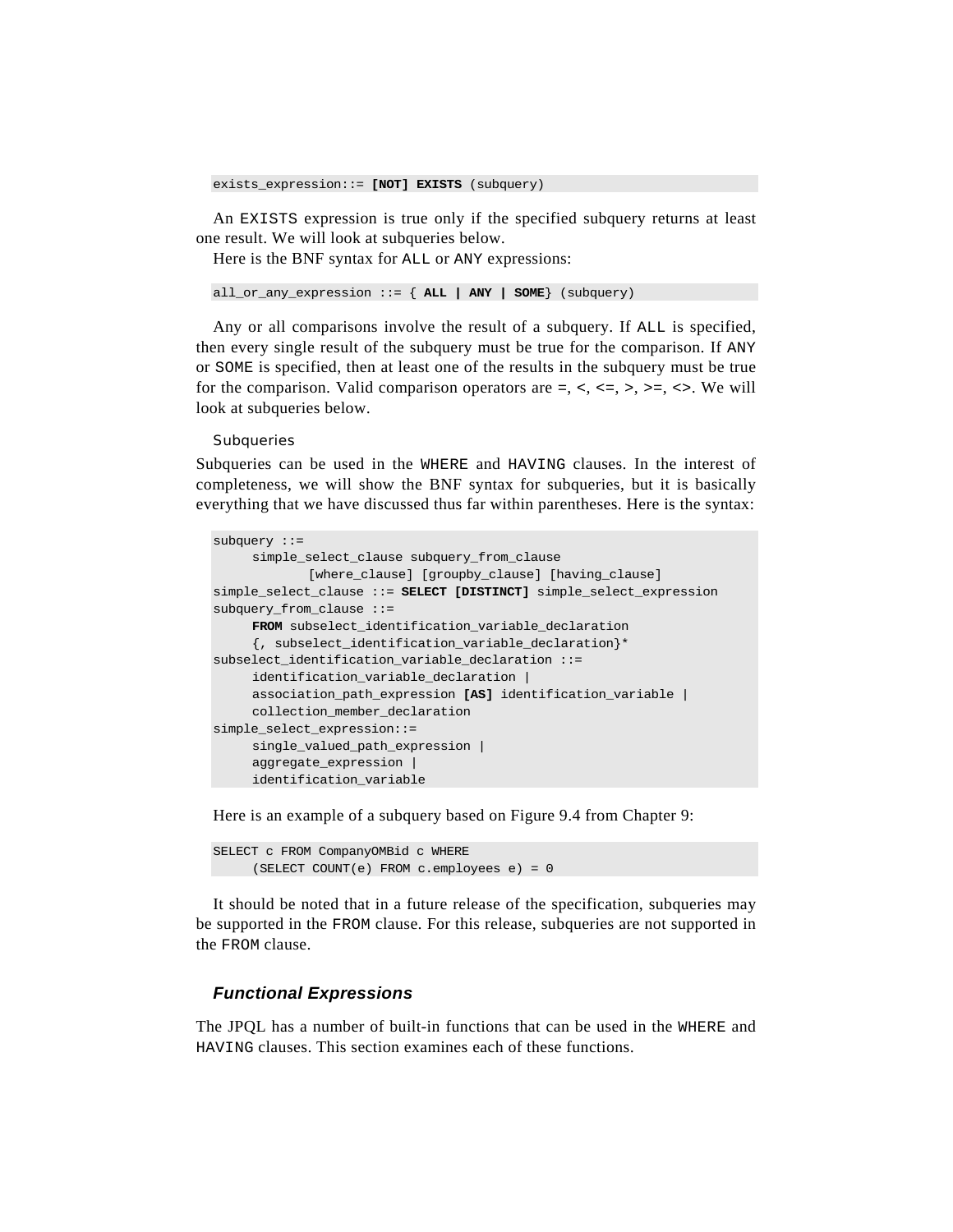#### String Functions

Here is the BNF syntax for the string functions:

```
functions_returning_strings ::= 
     CONCAT(string_primary, string_primary) | 
     SUBSTRING(string_primary, 
             simple_arithmetic_expression, 
             simple_arithmetic_expression) | 
     TRIM([[trim_specification] [trim_character] FROM] 
             string_primary) | 
     LOWER(string_primary) | 
     UPPER(string_primary) 
trim_specification ::= LEADING | TRAILING | BOTH 
functions_returning_numerics::= 
    LENGTH(string_primary) | 
     LOCATE(string_primary, string_primary[, 
             simple_arithmetic_expression])
```
CONCAT returns a string that is a combination of the two strings passed in as parameters, one after the other.

SUBSTRING takes two numeric arguments indicating the start position and length (respectively) of the string to be returned. The substring is taken from the string passed in as the first argument.

TRIM will remove spaces from the beginning and the end of the specified string by default. If a character other than space is to be trimmed, it can be indicated through trim\_character. The keyword LEADING can be used to specify that the trim should be done from the beginning of the string. TRAILING can be used to specify that the trim should be done from the end of the string. BOTH trims both ends and is the default behavior.

LOWER will convert the supplied string to all lowercase.

UPPER will convert the supplied string to all uppercase.

LENGTH returns the length of the supplied string.

LOCATE will search for a string (the first parameter) within a string (the second parameter) and return its position. If its position is not found, 0 is returned. The first position in string is 1. An optional third parameter specifies the starting position in the string to be searched. If it is not supplied, then the starting position is 1.

#### Arithmetic Functions

Here is the BNF syntax for the arithmetic functions:

```
functions_returning_numerics::= 
     ABS(simple_arithmetic_expression) | 
     SQRT(simple_arithmetic_expression) | 
     MOD(simple_arithmetic_expression, simple_arithmetic_expression) | 
     SIZE(collection_valued_path_expression)
```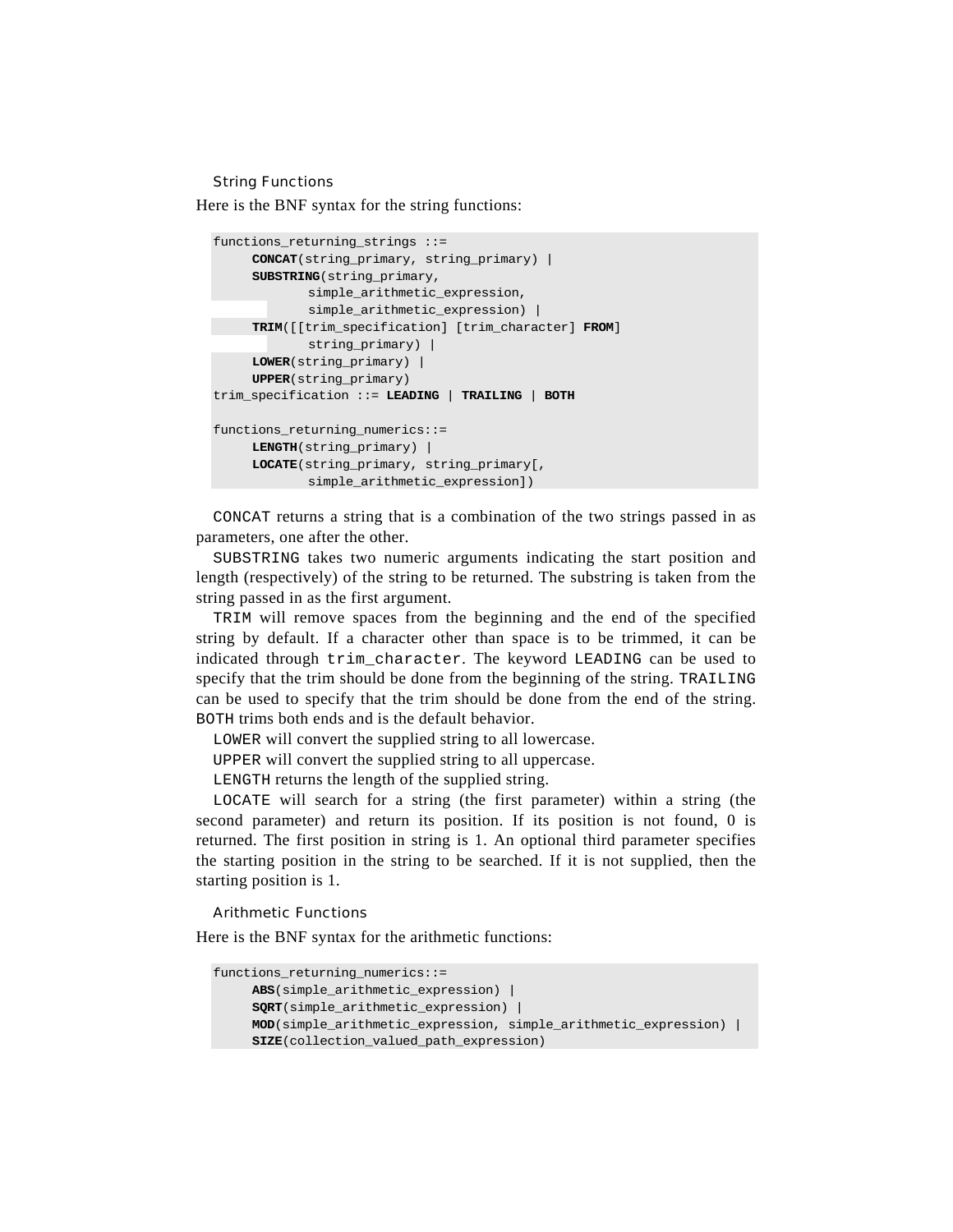ABS returns the absolute value of the supplied arithmetic expression. SQRT returns the square root of the supplied arithmetic expression. MOD returns the modulo value (the remainder) of the two supplied parameters. SIZE returns the number of elements in the supplied collection.

#### Datetime Functions

Here is the BNF syntax for the datetime functions:

```
functions returning datetime:=
     CURRENT_DATE | 
     CURRENT_TIME
     CURRENT_TIMESTAMP
```
These functions return the date, time, and timestamp values (respectively) from the underlying database.

## **GROUP BY and HAVING Clauses**

The GROUP BY clause enables grouping functions based on set of properties. The HAVING clause allows further restriction of this grouping by placing conditions on the GROUP BY clause.

If both a WHERE clause and GROUP BY clause are present in the query, the WHERE clause will be applied first, followed by the forming of the groups according to the GROUP BY clause.

When using GROUP BY, the structure of the SELECT clause follows the rules from SQL. Namely, any item appearing in the SELECT clause must also be specified in the GROUP BY clause. The only exception to this rule are exception to this rule is expressions in the SELECT clause that are aggregate functions.

The HAVING clause specifies search conditions over the grouped items (or aggregate functions that apply to the grouped items).

It should be noted that while with SQL it is allowable to have a HAVING clause without a GROUP BY clause (implying that all the elements of the SELECT clause are aggregate functions), portable Java Persistence API applications should not rely on this. Implementers of the specification are not required to support a HAVING clause without the presence of a GROUP BY clause.

## **More on SELECT**

We opened our discussion of the JPQL with SELECT. In this section, we will present the formal syntax for the SELECT clause. Here is the BNF syntax for the SELECT clause:

```
select_clause ::= SELECT [DISTINCT] select_expression 
     {, select_expression}* 
select_expression ::= 
     single_valued_path_expression |
```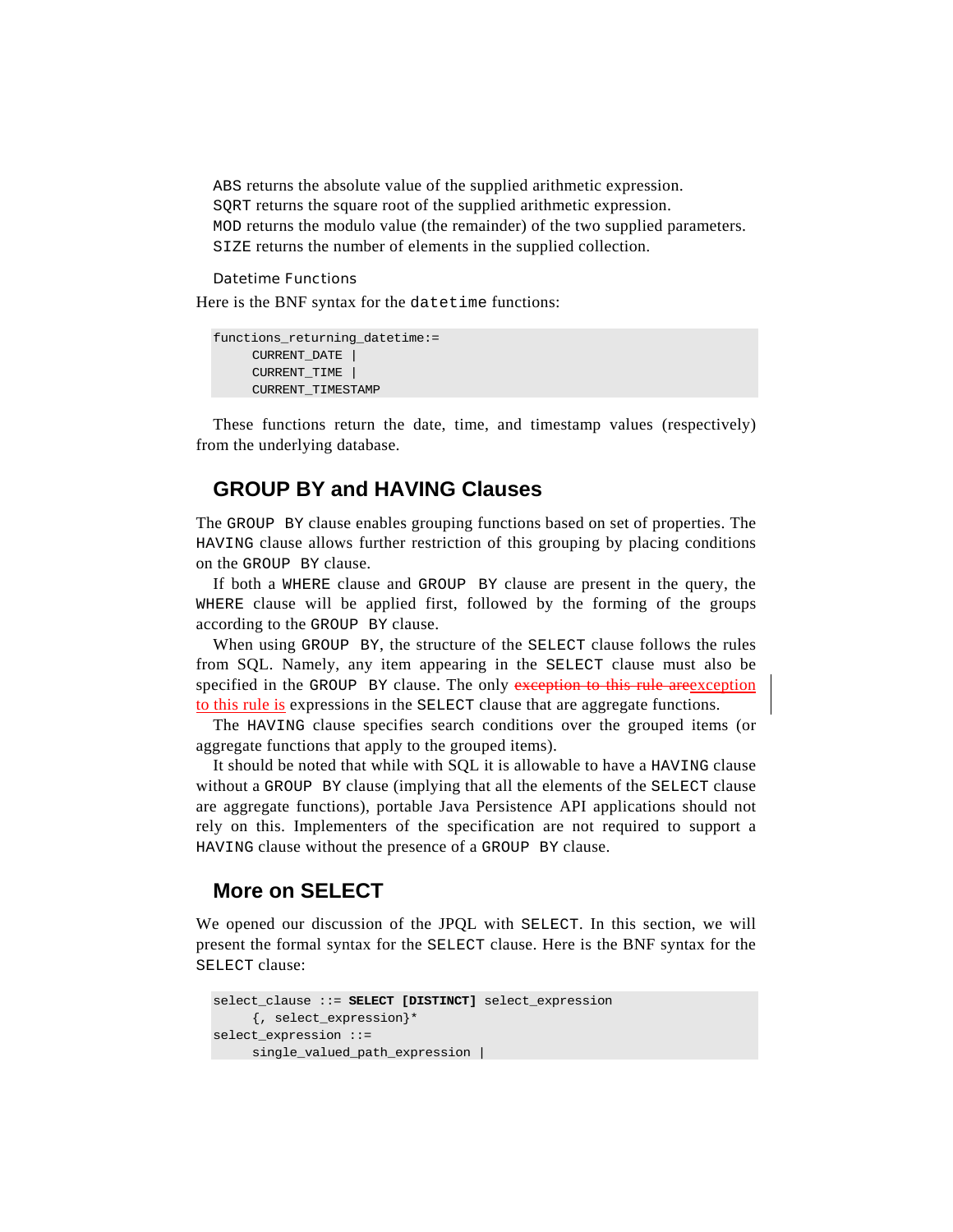```
aggregate_expression | 
     identification_variable | 
     OBJECT(identification_variable) | 
     constructor_expression 
constructor_expression ::= 
     NEW constructor_name ( constructor_item {, constructor_item}* ) 
constructor_item ::= single_valued_path_expression | 
     aggregate_expression 
aggregate_expression ::= 
     { AVG | MAX | MIN | SUM } 
     ([DISTINCT] state_field_path_expression) | 
     COUNT ([DISTINCT] identification_variable | 
     state_field_path_expression | 
single_valued_association_path_expression)
```
It is interesting to note the capability of returning the result into a newly constructed Object using the NEW keyword of the SELECT clause. Take a look at the following example:

```
SELECT NEW EmpInfo(e.name,e.sex) FROM EmployeeOMBid e
```
This presumes the existence of a Java class named EmpInfo with a constructor that takes two parameters. The types of the parameters from the SELECT clause must match the signature defined in the class.

A SELECT clause can have the following return types:

- \* An expression that represents a state field results in an object of the same type as that state field in the referenced entity.
- \* An expression that represents an association results in an object of the type of the relationship as defined in the entity and the object relational mapping.
- \* An identification variable results in the object of the referenced entity
- \* The result of an aggregate expression (discussed below) is determined by the aggregate expressions used.
- \* The result type of a constructor expression is an object of the class for which the constructor is defined.

 When multiple select expressions are present, the result is an object array (Object[]) with elements in the same order as specified in the SELECT clause.

## **ORDER BY Clause**

The ORDER BY clause allows the returned values to be ordered in a certain way. Here is the BNF syntax for ORDER BY:

```
orderby_clause ::= ORDER BY orderby_item {, orderby_item}* 
orderby_item ::= state_field_path_expression [ASC | DESC]
```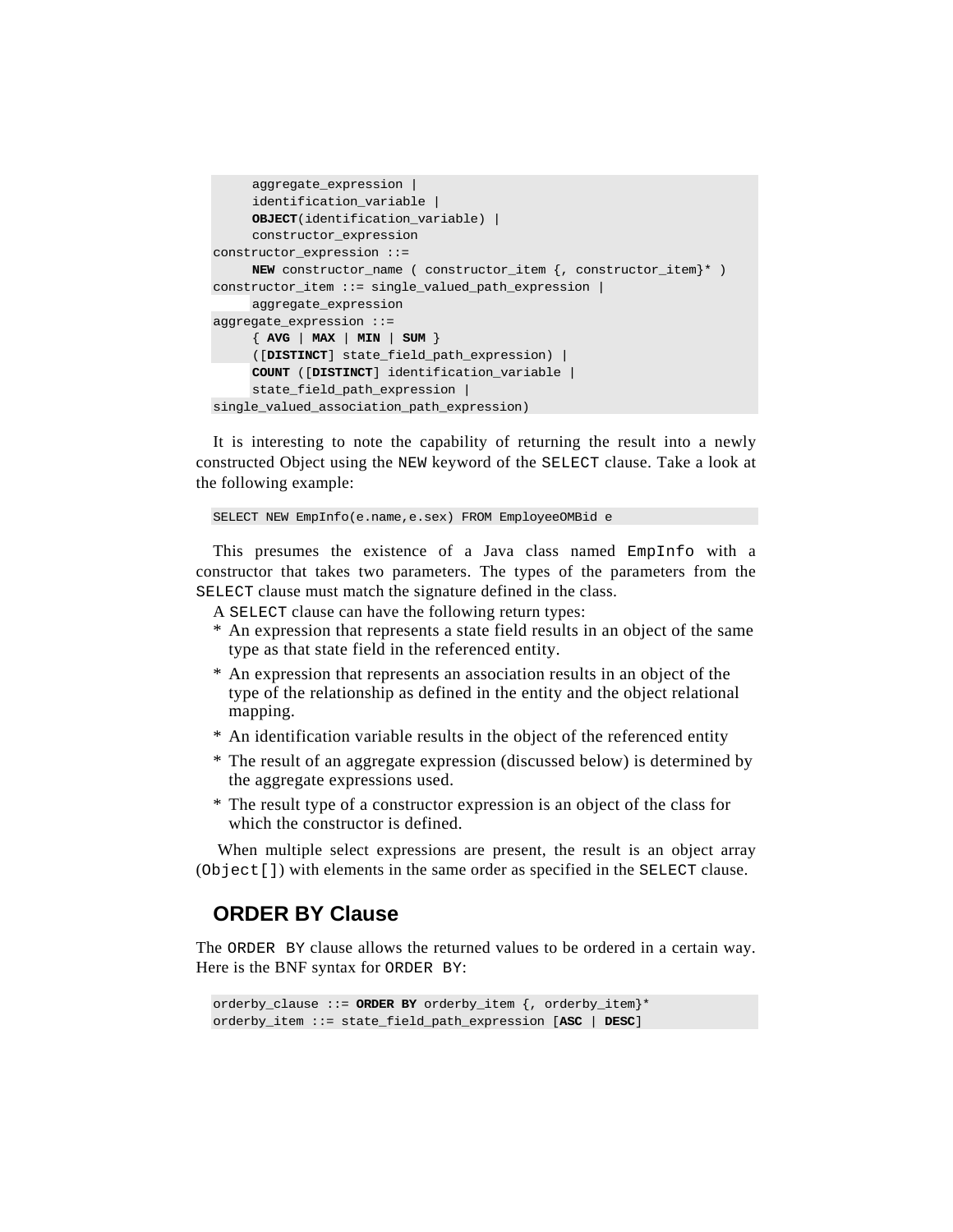The orderby\_item must appear in the SELECT clause or else the query will be invalid.

The sequential order of the orderby item elements determines the precedence of the ordering (from left to right).

ASC indicates that the order should be ascending.

DESC indicates that the order should be descending.

## **Bulk Updates and Deletes**

Bulk update and delete operations are performed over a single entity and, potentially, its subclasses. Here is the BNF syntax:

```
update_statement ::= update_clause [where_clause] 
update_clause ::= UPDATE abstract_schema_name 
     [[AS] identification_variable] SET update_item {, update_item}* 
update_item ::= [identification_variable.]{state_field | 
    single_valued_association_field} = new_value 
new_value ::= simple_arithmetic_expression | 
     string_primary | 
     datetime_primary | 
     boolean_primary | 
     enum_primary 
     simple_entity_expression | 
     NULL 
delete_statement ::= delete_clause [where_clause] 
delete_clause ::= DELETE FROM abstract_schema_name [[AS] 
     identification_variable]
```
The syntax of the WHERE clause is as described above.

A DELETE operation applies only to the specified entity (and subclasses). It will not cascade to related entities.

New values specified as part of an update must be compatible with the fields of the entity being updated.

Bulk updates result in a direct corresponding database operation that bypasses optimistic locking checks. To achieve 100% portability, applications should update a version field and/or validate this field to ensure data integrity.

The persistence context is not synchronized when performing a bulk update or delete operation.

Bulk update and delete operations have the potential to create inconsistencies between entities and the database. To mitigate this, these operations should be performed in a separate transaction or at the beginning of a transaction before entities have been synchronized with the persistence context.